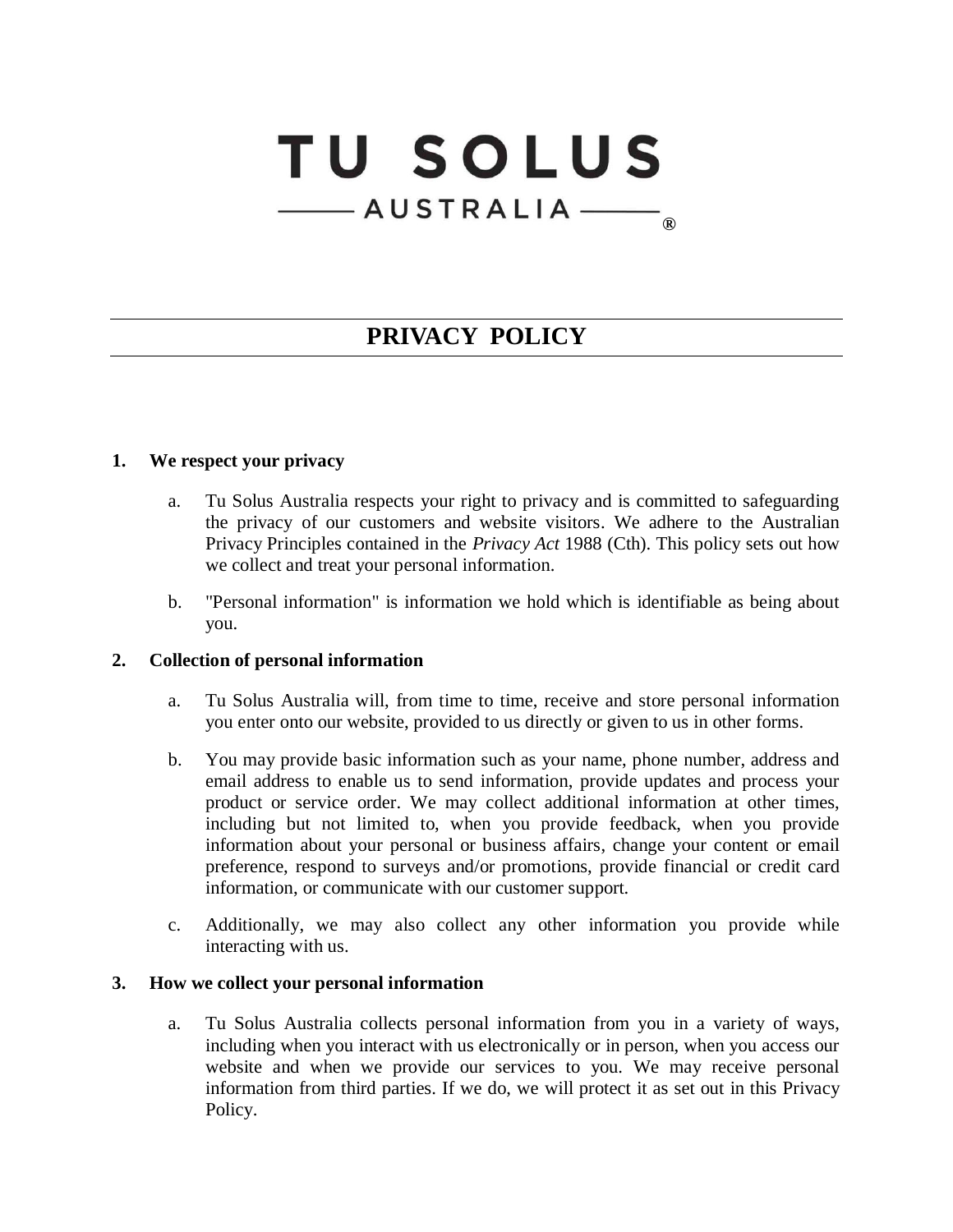# **4. Use of your personal information**

- a. Tu Solus Australia may use personal information collected from you to provide you with information, updates and our services. We may also make you aware of new and additional products, services and opportunities available to you. We may use your personal information to improve our products and services and better understand your needs.
- b. Tu Solus Australia may contact you by a variety of measures including, but not limited to telephone, email, sms or mail.

# **5. Disclosure of your personal information**

- a. We may disclose your personal information to any of our employees, officers, insurers, professional advisers, agents, suppliers or subcontractors insofar as reasonably necessary for the purposes set out in this Policy. Personal information is only supplied to a third party when it is required for the delivery of our services.
- b. We may from time to time need to disclose personal information to comply with a legal requirement, such as a law, regulation, court order, subpoena, warrant, in the course of a legal proceeding or in response to a law enforcement agency request.
- c. We may also use your personal information to protect the copyright, trademarks, legal rights, property or safety of Tu Solus Australia, tusolus.com.au, its customers or third parties.
- d. Information that we collect may from time to time be stored, processed in or transferred between parties located in countries outside of Australia.
- e. If there is a change of control in our business or a sale or transfer of business assets, we reserve the right to transfer to the extent permissible at law our user databases, together with any personal information and non-personal information contained in those databases. This information may be disclosed to a potential purchaser under an agreement to maintain confidentiality. We would seek to only disclose information in good faith and where required by any of the above circumstances.
- f. By providing us with personal information, you consent to the terms of this Privacy Policy and the types of disclosure covered by this Policy. Where we disclose your personal information to third parties, we will request that the third party follow this Policy regarding handling your personal information.

#### **6. Security of your personal information**

- a. Tu Solus Australia is committed to ensuring that the information you provide to us is secure. In order to prevent unauthorised access or disclosure, we have put in place suitable physical, electronic and managerial procedures to safeguard and secure information and protect it from misuse, interference, loss and unauthorised access, modification and disclosure.
- b. The transmission and exchange of information is carried out at your own risk. We cannot guarantee the security of any information that you transmit to us, or receive from us. Although we take measures to safeguard against unauthorised disclosures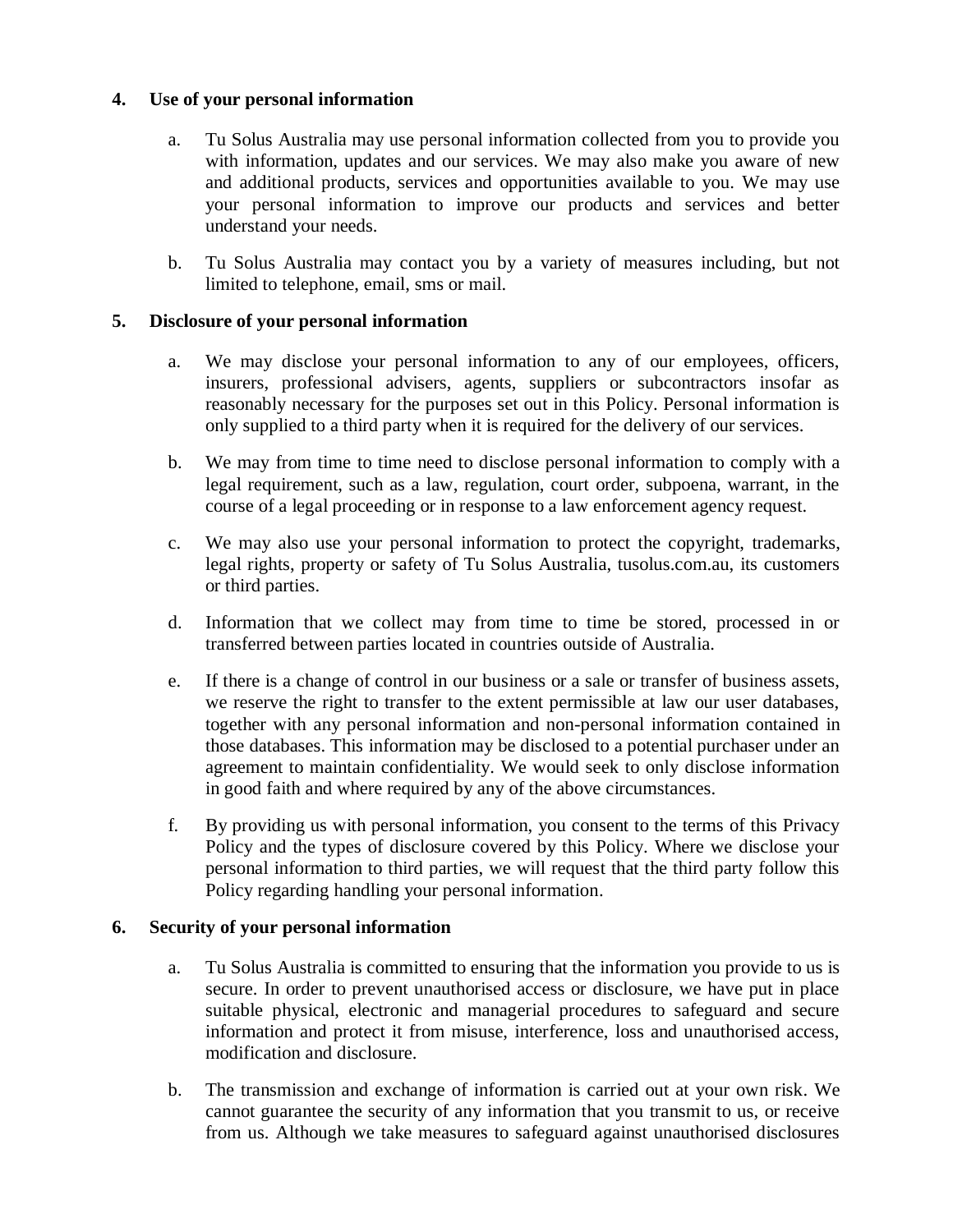of information, we cannot assure you that personal information that we collect will not be disclosed in a manner that is inconsistent with this Privacy Policy.

#### **7. Access to your personal information**

- a. You may request details of personal information that we hold about you in accordance with the provisions of the *Privacy Act* 1988 (Cth). A small administrative fee may be payable for the provision of information. If you would like a copy of the information, which we hold about you or believe that any information we hold on you is inaccurate, out of date, incomplete, irrelevant or misleading, please email us at info@tusolus.com.au.
- b. We reserve the right to refuse to provide you with information that we hold about you, in certain circumstances set out in the Privacy Act.

# **8. Complaints about privacy**

a. If you have any complaints about our privacy practices, please feel free to send in details of your complaints to [info@tusolus.com.au.](mailto:info@tusolus.com.au) We take complaints very seriously and will respond shortly after receiving written notice of your complaint.

# **9. Changes to Privacy Policy**

a. Please be aware that we may change this Privacy Policy in the future. We may modify this Policy at any time, in our sole discretion and all modifications will be effective immediately upon our posting of the modifications on our website or notice board. Please check back from time to time to review our Privacy Policy.

#### **10. Website**

#### a. *When you visit our website*

When you come to our website (tusolus.com.au) we may collect certain information such as browser type, operating system, website visited immediately before coming to our site, etc. This information is used in an aggregated manner to analyse how people use our site, so that we can improve our service.

b. *Cookies*

We may from time to time use cookies on our website. Cookies are very small files which a website uses to identify you when you come back to the site and to store details about your use of the site. Cookies are not malicious programs that access or damage your computer. Most web browsers automatically accept cookies but you can choose to reject cookies by changing your browser settings. However, this may prevent you from taking full advantage of our website. Our website may from time to time use cookies to analyses website traffic and help us provide a better website visitor experience. In addition, cookies may be used to serve relevant ads to website visitors through third party services such as Google Adwords. These ads may appear on this website or other websites you visit.

c. *Third party sites*